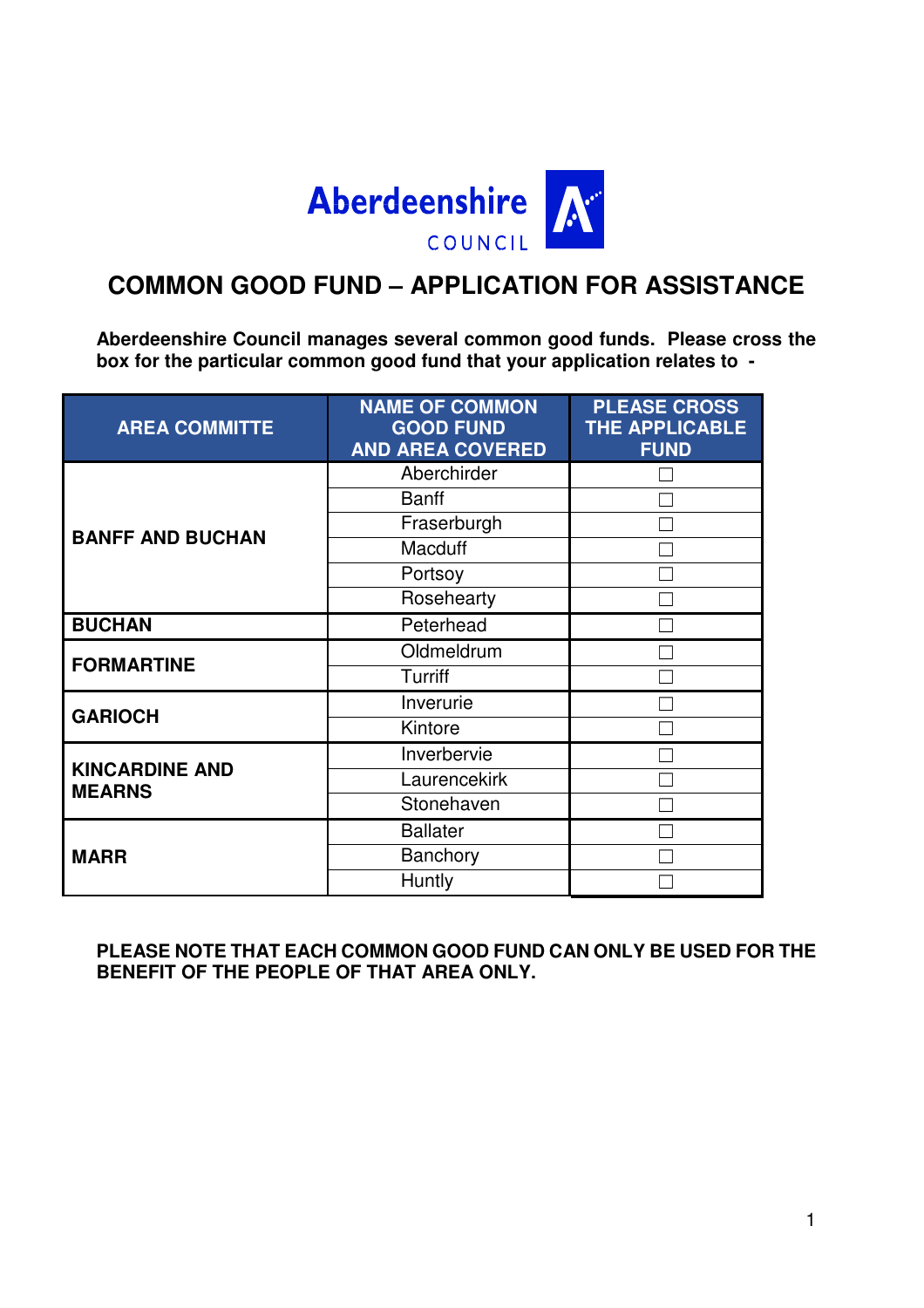| <b>SECTION 1: TO BE COMPLETED WHERE APPLICANT IS AN INDIVIDUAL PERSON</b> |                                                                                         |  |  |  |  |
|---------------------------------------------------------------------------|-----------------------------------------------------------------------------------------|--|--|--|--|
|                                                                           | (If making application on behalf of an organisation/group please go to Section 2 below) |  |  |  |  |
| 1.1 Full Name                                                             |                                                                                         |  |  |  |  |
| 1.2 Address                                                               |                                                                                         |  |  |  |  |
|                                                                           |                                                                                         |  |  |  |  |
|                                                                           |                                                                                         |  |  |  |  |
|                                                                           | 1.3 Postcode                                                                            |  |  |  |  |
| 1.4 Tel No                                                                |                                                                                         |  |  |  |  |
| $1.5$ Fax                                                                 |                                                                                         |  |  |  |  |
| 1.6 E-Mail Address                                                        |                                                                                         |  |  |  |  |

| 1.7 Background Information                                           |
|----------------------------------------------------------------------|
| Please give a summary of the role that you play within the community |
|                                                                      |
|                                                                      |
|                                                                      |
|                                                                      |
|                                                                      |
|                                                                      |
|                                                                      |
|                                                                      |
|                                                                      |
|                                                                      |
|                                                                      |
|                                                                      |
|                                                                      |
|                                                                      |
|                                                                      |
|                                                                      |
|                                                                      |

**1.8 Aims and Objectives of Your Work**

**What are the aims and objectives of your work within the community including types of services provided and target client groups?** 

| 1.9 If applicable, how many people in the     |                 |                 |                      |
|-----------------------------------------------|-----------------|-----------------|----------------------|
| regularly use the services/facilities<br>town |                 |                 |                      |
| offered by your organisation                  |                 |                 |                      |
| 1.10 Please indicate how many are             | <b>Male</b>     | Female          | <b>Disabled</b>      |
|                                               |                 |                 |                      |
| 1.11 Do you make a charge to your users       | $YES$ $\square$ | NO <sub>1</sub> | If "yes" please give |
|                                               |                 |                 | details below        |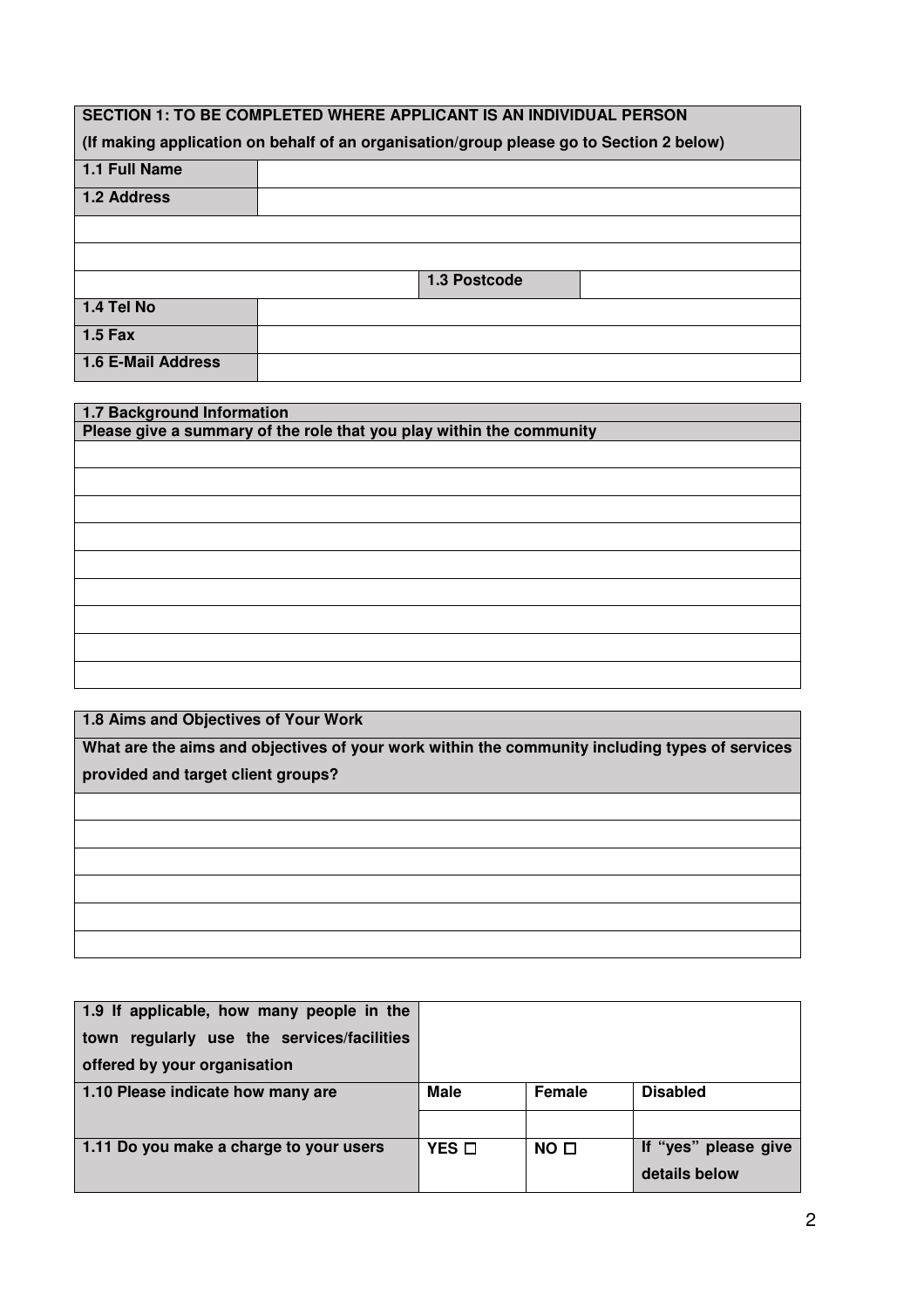**1.12 Do you re-invest income raised back into the project? YES/NO If "Yes", please give details of how the income is re-invested below. If "No", please provide details of what happens to profit.** 

**Now go to Section 3 below**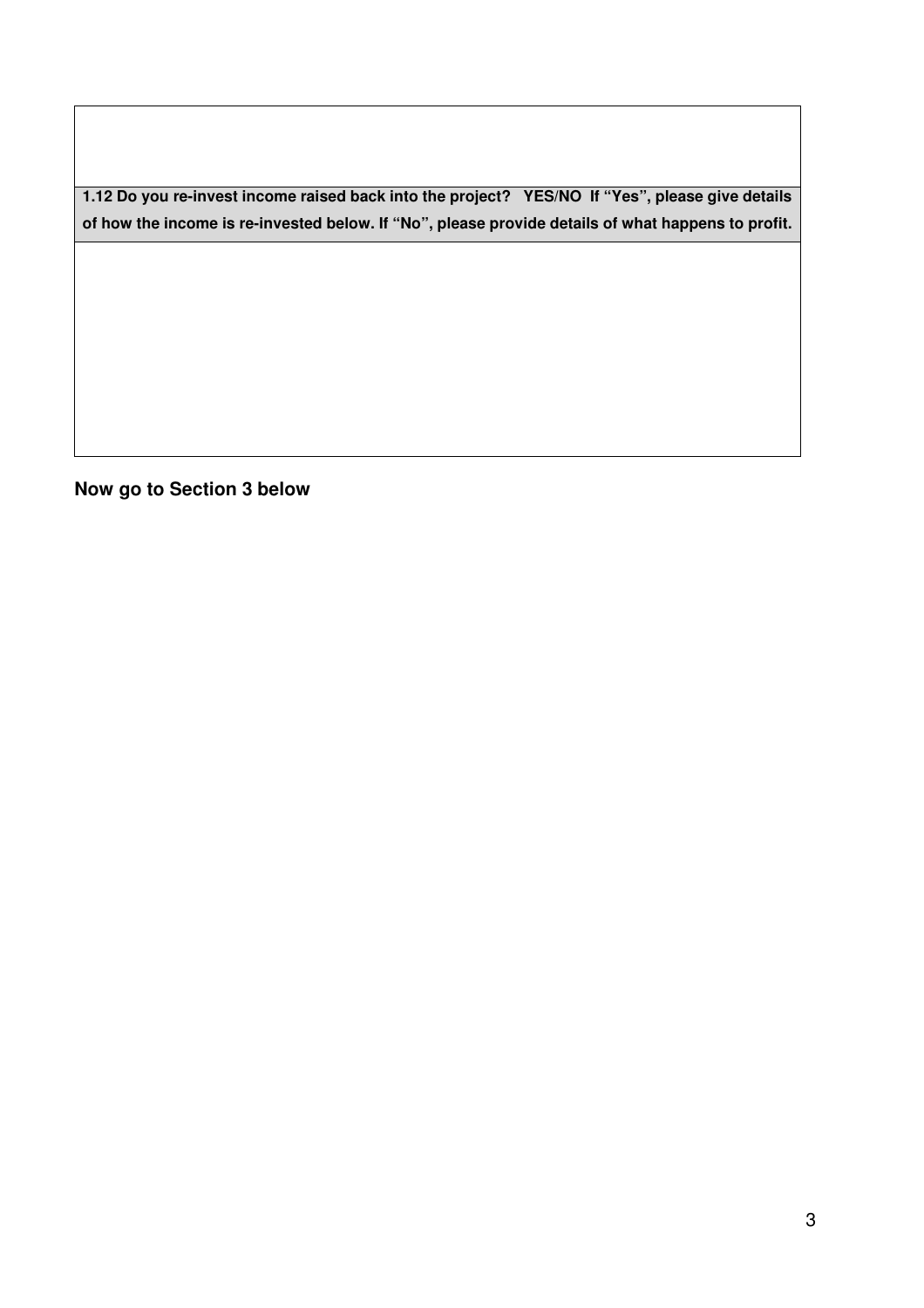| SECTION 2: TO BE COMPLETED WHERE APPLICATION IS MADE ON BEHALF OF AN |              |  |
|----------------------------------------------------------------------|--------------|--|
| <b>ORGANISATION OR GROUP</b>                                         |              |  |
| 2.1 Name of                                                          |              |  |
| Organisation                                                         |              |  |
| 2.2 Address of                                                       |              |  |
| Organisation                                                         |              |  |
|                                                                      |              |  |
|                                                                      |              |  |
|                                                                      | 2.3 Postcode |  |
| 2.4 Registered Charity                                               |              |  |
| <b>Number (where</b>                                                 |              |  |
| applicable)                                                          |              |  |
| 2.5 Name of Contact                                                  |              |  |
| <b>Person</b>                                                        |              |  |
| 2.6 Address of                                                       |              |  |
| <b>Contact Person</b>                                                |              |  |
|                                                                      |              |  |
|                                                                      |              |  |
|                                                                      | 2.7 Postcode |  |
| 2.8 Tel No                                                           |              |  |
| $2.9$ Fax                                                            |              |  |
| 2.10 E-Mail Address                                                  |              |  |
|                                                                      |              |  |
| <b>Background Information</b>                                        |              |  |

**2.11 Please give a summary of the history of your organisation, including when it was formed, links to any parent body etc.**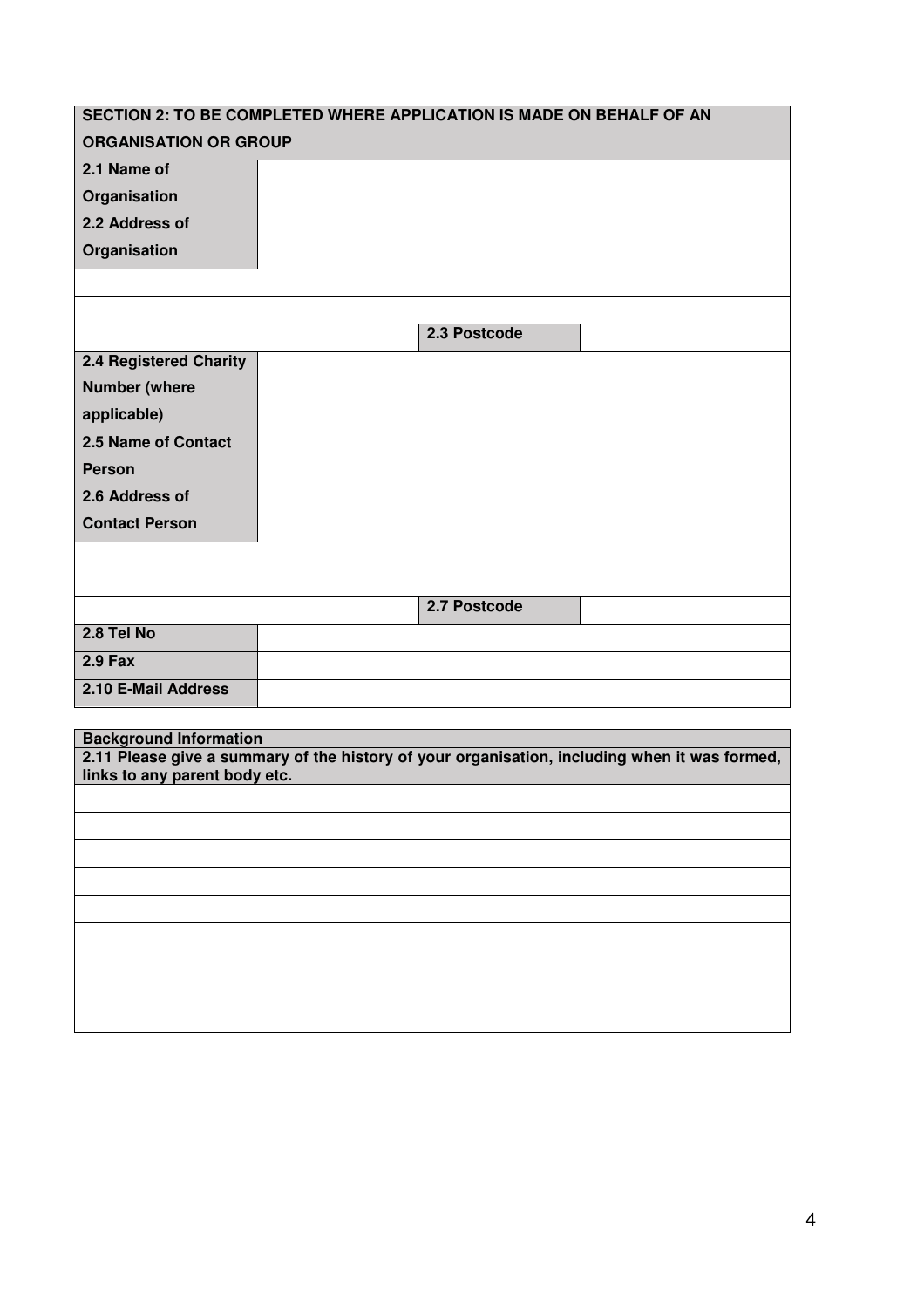**Aims and Objectives of Your Organisation**

**2.12 What are the aims and objectives of your organisation, including its current role in the community, types of services provided and target client groups?** 

| 2.13 If applicable, how many people in the                                                      |                 |                 |                              |
|-------------------------------------------------------------------------------------------------|-----------------|-----------------|------------------------------|
| Town regularly use the services/facilities                                                      |                 |                 |                              |
| offered by your organisation                                                                    |                 |                 |                              |
| 2.14 Please indicate how many are                                                               | <b>Male</b>     | <b>Female</b>   | <b>Disabled</b>              |
|                                                                                                 |                 |                 |                              |
| 2.15 Do you make a charge to your users                                                         | YES O           | NO <sub>D</sub> | "yes"<br><b>If</b><br>please |
|                                                                                                 |                 |                 | give details below           |
|                                                                                                 |                 |                 |                              |
|                                                                                                 |                 |                 |                              |
|                                                                                                 |                 |                 |                              |
| 2.16 Do you have a membership scheme                                                            | $YES$ $\square$ | NO <sub>0</sub> |                              |
| 2.17 How many members belong to your                                                            |                 |                 |                              |
| organisation?                                                                                   |                 |                 |                              |
| 2.18 How many Members are                                                                       | <b>Male</b>     | <b>Female</b>   | <b>Disabled</b>              |
|                                                                                                 |                 |                 |                              |
| 2.19 Please give details of your membership                                                     |                 |                 |                              |
| fees                                                                                            |                 |                 |                              |
| organisation<br>2.20<br><b>Does</b><br>your<br>have<br>$\mathbf{a}$                             | YES D           | NO <sub>0</sub> |                              |
| constitution                                                                                    |                 |                 |                              |
| If "yes" please submit a copy of your constitution with your application                        |                 |                 |                              |
| 2.21 Do you re-invest income raised back into the organisation? YES/NO If "Yes", please give    |                 |                 |                              |
| details of how the income is re-invested below. If "No", please provide details of what happens |                 |                 |                              |
| to profit.                                                                                      |                 |                 |                              |

# **Now go to Section 3 below**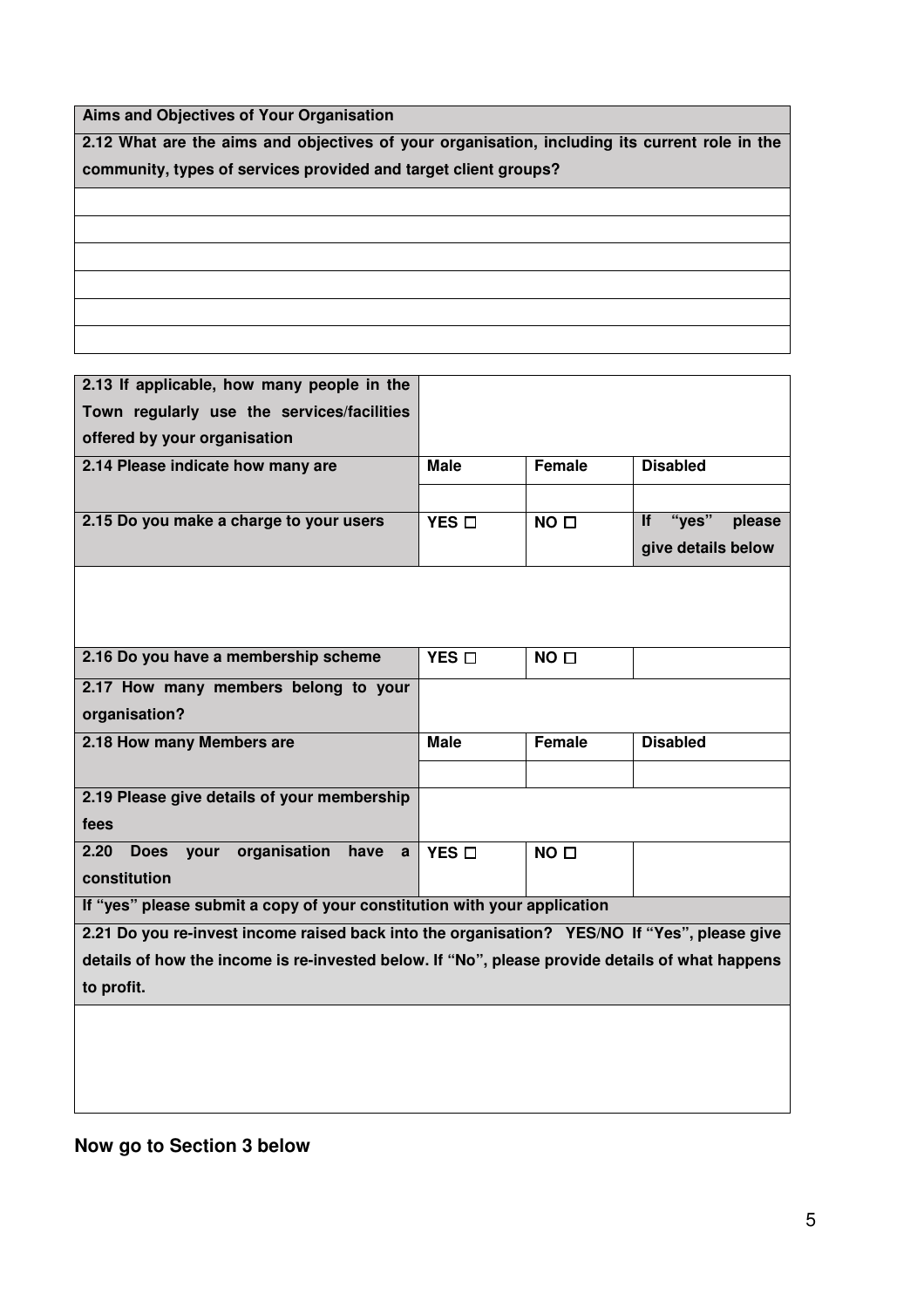| <b>SECTION 3: TO BE COMPLETED BY ALL APPLICANTS</b> |                    |                          |  |                |  |                                                                                                |
|-----------------------------------------------------|--------------------|--------------------------|--|----------------|--|------------------------------------------------------------------------------------------------|
| 3.1 What will you use the money for if successful?  |                    |                          |  |                |  |                                                                                                |
|                                                     |                    |                          |  |                |  |                                                                                                |
|                                                     |                    |                          |  |                |  |                                                                                                |
|                                                     |                    |                          |  |                |  |                                                                                                |
|                                                     |                    |                          |  |                |  |                                                                                                |
|                                                     |                    |                          |  |                |  | 3.2 Please detail the total cost of your proposals (quotes are required for works over £5,000) |
| <b>ITEM OF EXPENDITURE</b>                          |                    | <b>COST</b>              |  |                |  |                                                                                                |
|                                                     |                    |                          |  |                |  |                                                                                                |
|                                                     |                    |                          |  |                |  |                                                                                                |
|                                                     |                    |                          |  |                |  |                                                                                                |
|                                                     |                    |                          |  |                |  |                                                                                                |
| <b>TOTAL COST</b>                                   |                    |                          |  |                |  |                                                                                                |
| <b>AMOUNT REQUESTED</b>                             |                    |                          |  |                |  |                                                                                                |
| 3.3 Have you applied for any other sources          |                    | YES D<br>NO <sub>D</sub> |  |                |  |                                                                                                |
| of funding                                          |                    |                          |  |                |  |                                                                                                |
| Organisation                                        | <b>Date of App</b> | <b>Amount</b>            |  | <b>Amount</b>  |  | <b>Date Award Expected</b>                                                                     |
|                                                     |                    | <b>Requested</b>         |  | <b>Awarded</b> |  |                                                                                                |
|                                                     |                    |                          |  |                |  |                                                                                                |
|                                                     |                    |                          |  |                |  |                                                                                                |
|                                                     |                    |                          |  |                |  |                                                                                                |
|                                                     |                    |                          |  |                |  |                                                                                                |
|                                                     |                    |                          |  |                |  |                                                                                                |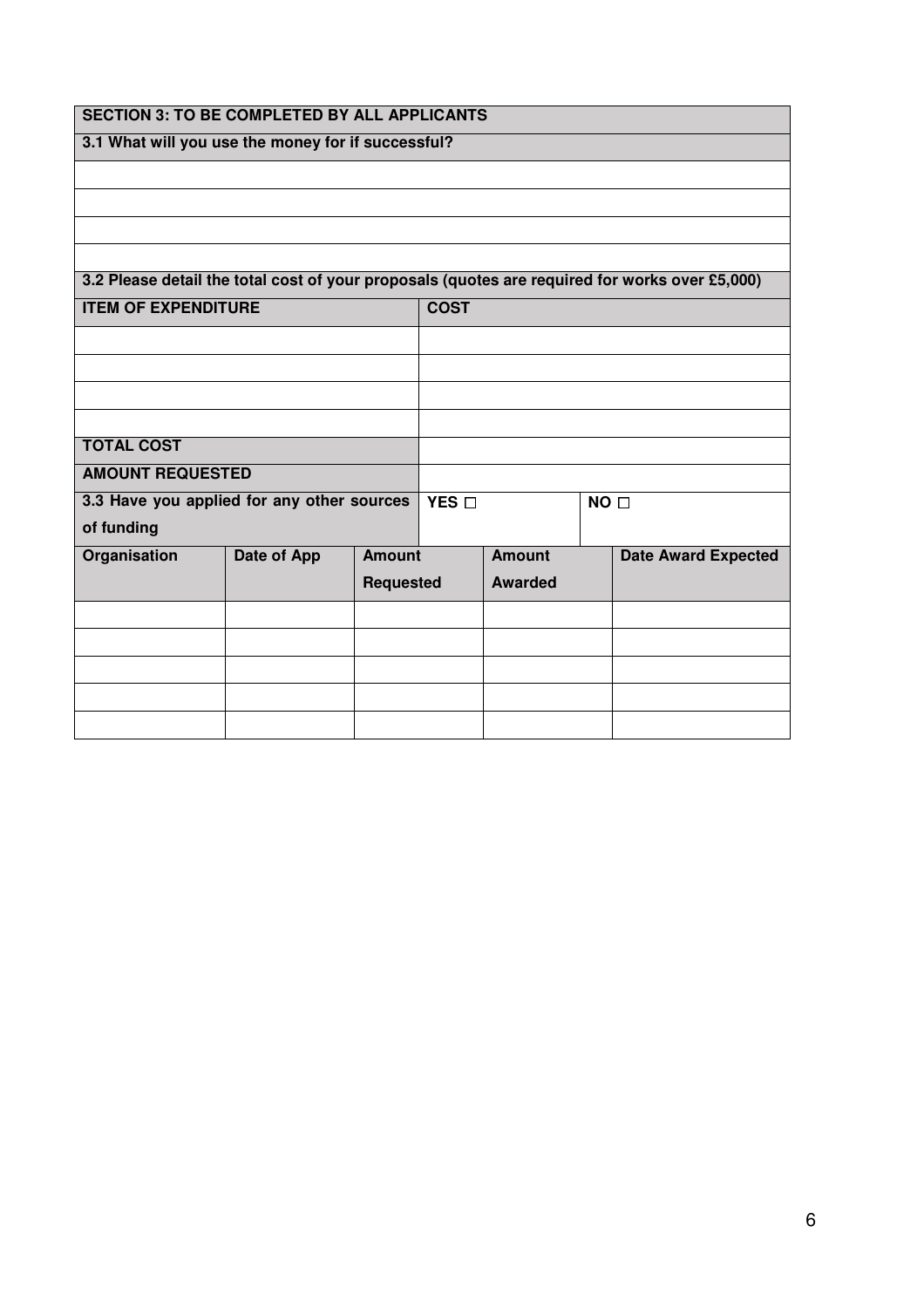## **Declaration**

**I confirm that, to the best of my knowledge, all the answers given above are true and accurate. I understand that the details contained in this form will be processed by Aberdeenshire Council. I am aware that, by submitting this application, I am agreeing to the publication of the details contained in this application in any form deemed appropriate by Aberdeenshire Council. I also understand that the amount of conditions of any award granted will be made public.** 

**Please sign and date EITHER Section A OR Section B below, as appropriate** 

#### **A: Where application is made by an individual:**

**Signed** 

**Dated** 

**OR** 

## **B: Where Application is made on behalf of an Organisation or Group**

**I confirm I am authorised to sign this declaration on behalf of (insert name of organisation below)** 

**Signed** 

**Dated** 

## **SHOULD THE PURPOSE OF THIS REQUEST FOR FUNDS NOT BE CARRIED OUT, REPAYMENT OF THE FULL AMOUNT WILL BE REQUESTED.**

**Please attach the relevant enclosures.**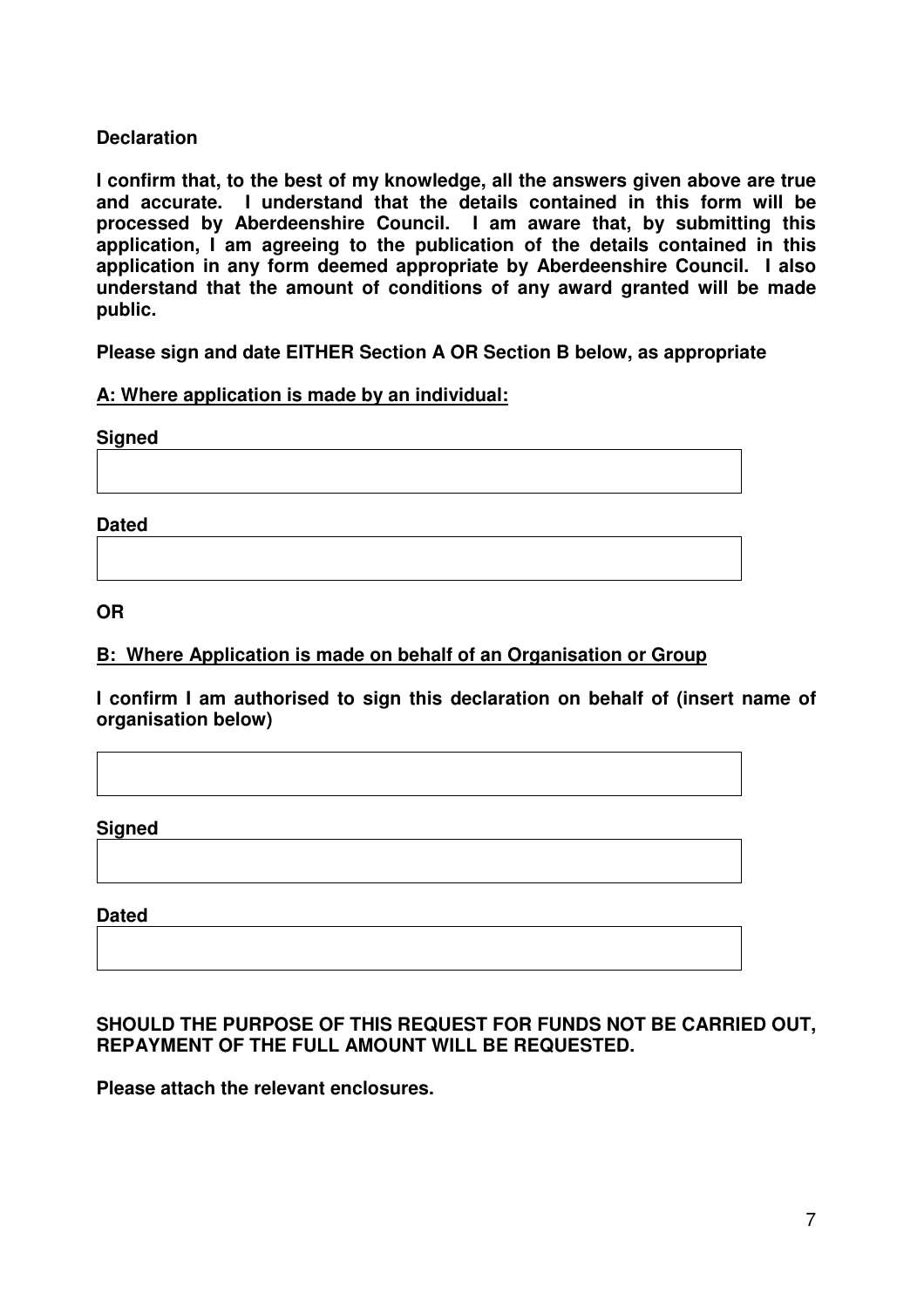#### **Enclosures**

- **Most Recent Accounts (audited where possible)**
- **Constitution or membership documentation**
- **Quotes (where appropriate)**

**Please submit this form to** 

**The Banff and Buchan Area Manager's Office Education & Children's Services Town House 34 Low Street Banff AB45 1AN** 

**E-mail:** banffandbuchanamo@aberdeenshire.gov.uk

**Telephone: 01467 537131** 

**IF YOU HAVE ANY QUERIES REGARDING COMPLETION OF THIS FORM, OR REQUIRE FURTHER ASSISTANCE, PLEASE CONTACT THE RELEVANT AREA MANAGERS OFFICE**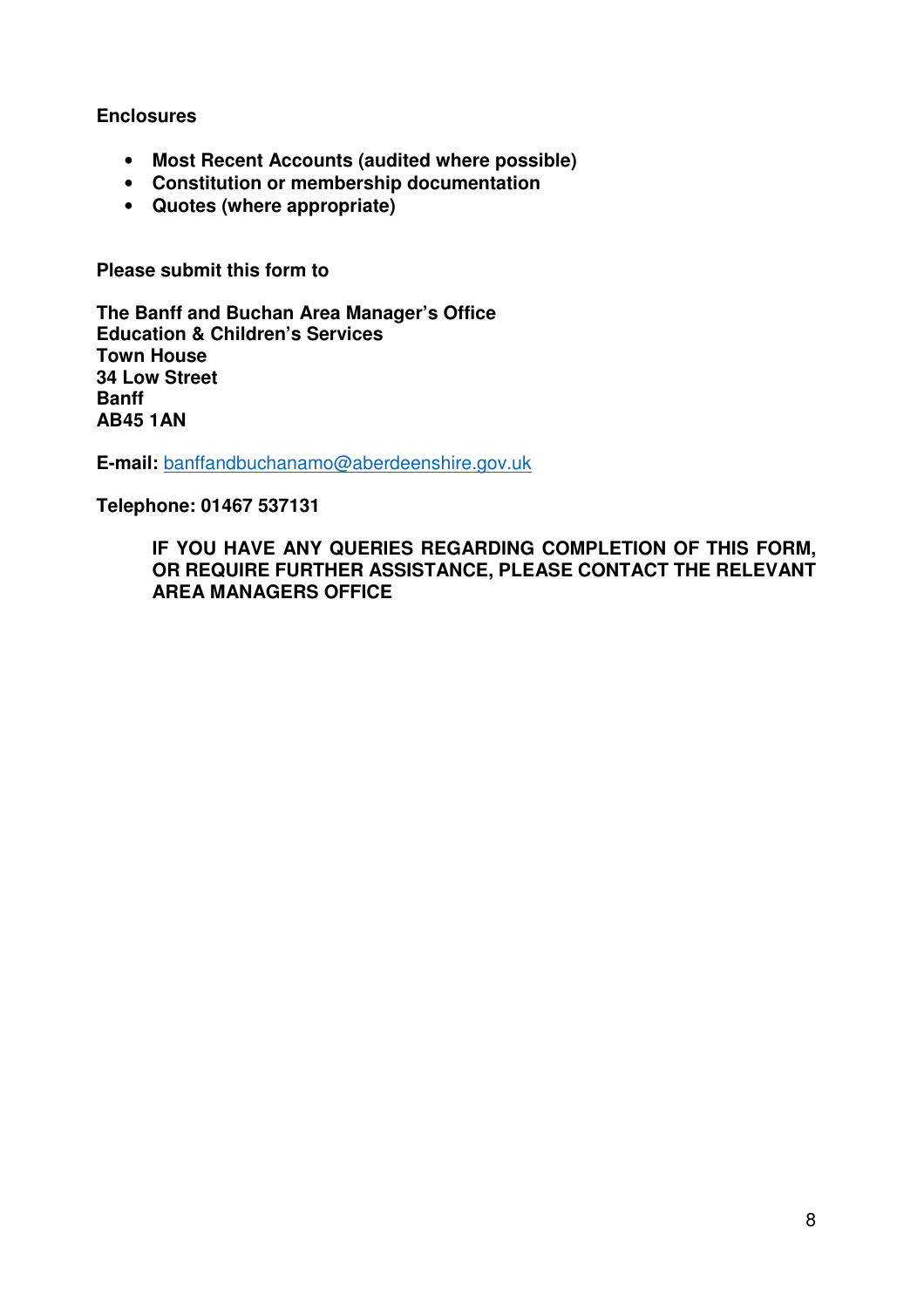

# **PRIVACY NOTICE**

The Data Controller of the information being collected is Aberdeenshire Council.

The Data Protection Officer can be contacted at Town House, 34 Low Street, Banff, AB45 1AN.

Email: dataprotection@aberdeenshire.gov.uk

Your information is being collected to use for the following purposes:

- The processing of your application for a common good application
- The determination of your application for a common good application
- Inclusion on the Register of Common Good Applications available for public inspection
- Ensuring compliance with the terms of the Common Good funds awarded
- The processing of any complaints made in respect of your Common Good Fund application or award
- The determination of any complaints made in respect of your Common Good Fund application or award

Your information is:

Being collected by Aberdeenshire Council

The legal Basis for collecting the information is:

| <b>Personal Data</b>                    |   | Special categories of personal data                                                                                                                                                                           |
|-----------------------------------------|---|---------------------------------------------------------------------------------------------------------------------------------------------------------------------------------------------------------------|
| Consent                                 |   | The data subject has given explicit <b>consent</b><br>to the processing                                                                                                                                       |
| Performance of a Contract               |   | Processing is necessary for the purposes of<br>carrying out the obligations of the controller<br>or of the data subject in the field of<br>employment, and social security and<br>social protection law       |
| Legal Obligations                       | X |                                                                                                                                                                                                               |
| Vital Interests                         |   | Processing is necessary to protect the <b>vital</b><br><b>interests</b> of the data subject or of another<br>natural person where the data subject is<br>physically or legally incapable of giving<br>consent |
| Task carried out in the Public Interest |   | Processing relates to personal data which<br>are made <i>public</i> by the data subject                                                                                                                       |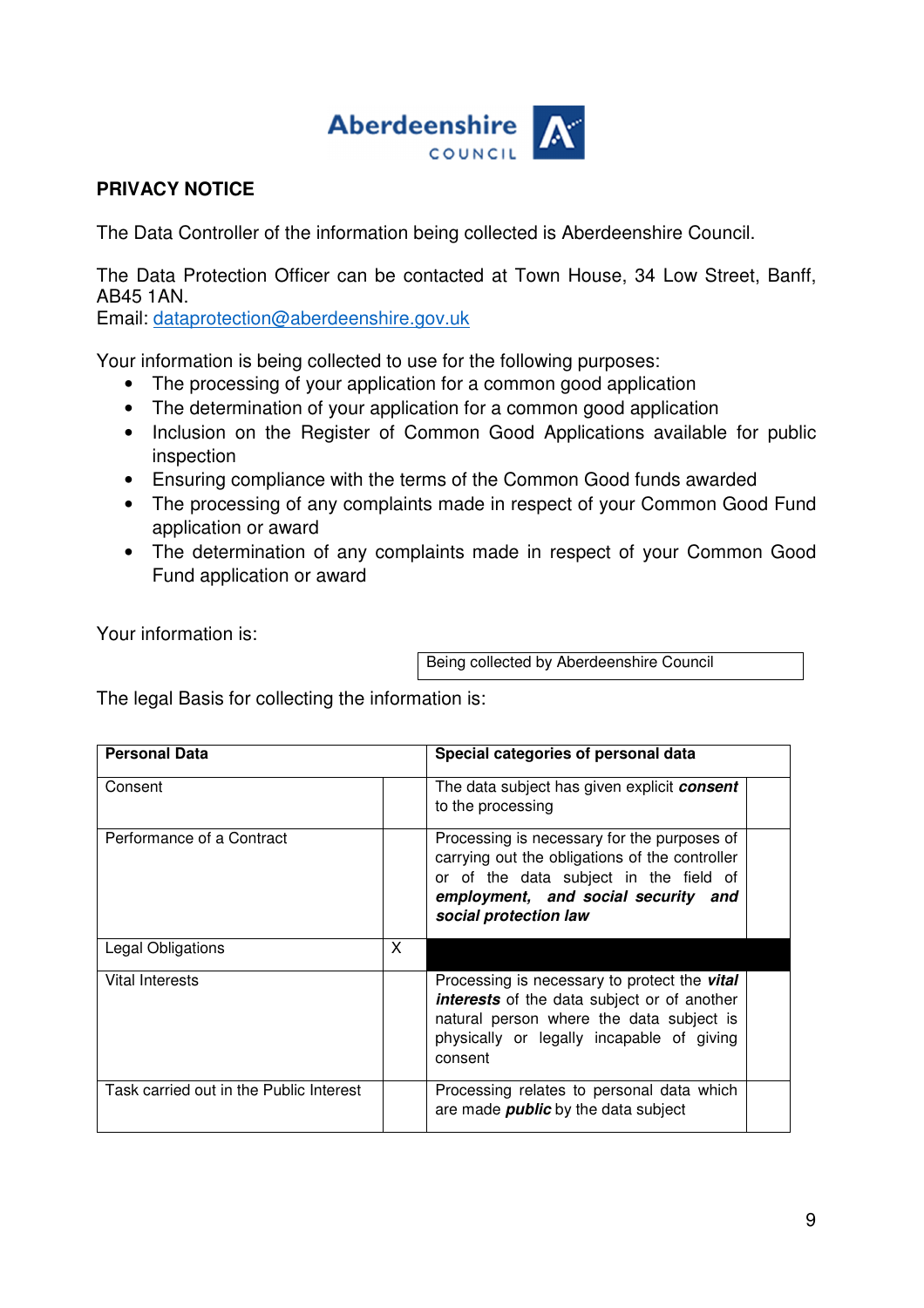| Legitimate Interests <sup>1</sup> | Processing is necessary<br>for<br>the<br>establishment, exercise or defence of legal<br>claims or whenever courts are acting in their<br>judicial capacity                                                                                                                                |  |
|-----------------------------------|-------------------------------------------------------------------------------------------------------------------------------------------------------------------------------------------------------------------------------------------------------------------------------------------|--|
|                                   | Processing is necessary for reasons of<br>substantial public interest                                                                                                                                                                                                                     |  |
|                                   | Processing is necessary for the purposes of<br>preventive or occupational medicine, for the<br>assessment of the working capacity of the<br>employee, medical diagnosis, the provision<br>of health or social care or treatment, or the<br>management of health or social care<br>systems |  |
|                                   | Processing is necessary for reasons of<br>public interest in the area of <b>public health</b>                                                                                                                                                                                             |  |
|                                   | Processing is necessary for archiving<br>purposes in the <i>public interest</i> , scientific or<br>historical research purposes or statistical<br>purposes                                                                                                                                |  |

Where the legal basis for processing is either Performance of a contract or Legal obligation, please note the following consequences of failure to provide the information:

If you fail to provide the information required on the attached application form, Aberdeenshire Council may not be in a position to accept the application as a competent application. This means that your application cannot be processed and will be returned to you.

Your information will be shared with the following recipients or categories of recipient:

• The Area Manager's staff

• Local Area Committee, where

- Members of Legal and Finance Staff
- Local Ward Members
- necessary • Some information will also be shared with the Public via the Register of
- Common Good Applications
- Your information will be transferred to or stored in the following countries and the following safeguards are in place:

NOT APPLICABLE

 $\overline{a}$